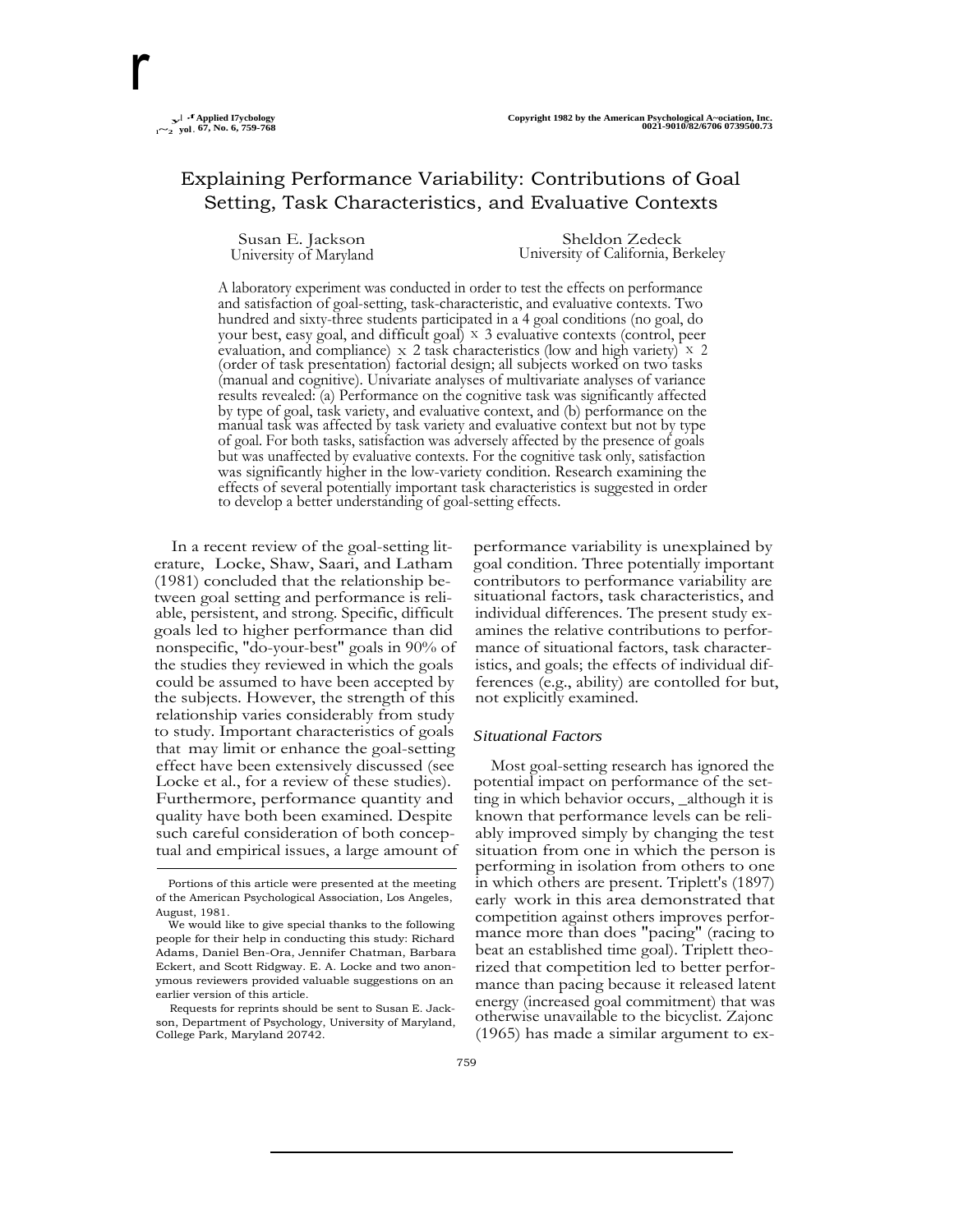plain social facilitation effects. Cottrell (1972) has qualified this argument somewhat, proposing that others are a source of drive or arousal only when they are perceived as important sources of evaluation.

In organizations, a worker may perceive co-workers and/or supervisors as potential evaluators. The importance of co-workers' evaluations in determining the impact of goals on performance in work settings has been recognized in discussions of the concepts of peer competition (Latham & Baldes, 1975; Steers & Porter, 1974; Terborg, Note 1) and evaluation apprehension (White, Mitchell, & Bell, 1977). Employees working in groups are likely to compete with each other if the performance of each member will be known by others. When performance levels are public, behavior may be affected by the individual's apprehension about how coworkers will evaluate his or her performance. Presumably, such apprehension arises out of the worker's concern about whether co-workers will approve or disapprove of his or her performance.

Evaluation apprehension may also increase when performance is monitored by one's supervisor, who can punish or reward job behaviors. A potential explanation for the goal-setting effect is that it introduces a concrete referent (the specific goal) against which performance can be easily judged and evaluated. If goals are not attained, tangible negative consequences may follow.

The present study examines the effects of goal setting in two types of evaluative situations. In a peer evaluation condition subjects are led to believe that their performance scores will be displayed publicly. In a compliance condition subjects are led to believe that the experimenter will terminate their participation in the study if performance is poor, thereby eliminating their opportunity to gain extra course credits. If goal setting is effective because it heightens concern about evaluation, there should be an interactive effect on performance of goals and situations: In the standard baseline condition in which evaluation apprehension is relatively low, goal setting should improve performance because it heightens evaluative concerns. However, when evaluative concerns are already maximized in the situation by other means, the goal-setting effect should be weakened.

## *Task Characteristics*

Although goal attributes have been discussed and researched (e.g:, Ivancevich & McMahon, 1977; Steers & Porter, 1974), relatively little direct study of task characteristics has been undertaken.

Terborg and Miller (1978) suggested that goals are most likely to affect performance on complex tasks where goals serve to cue the subject toward effective behaviors such as generating, testing, and implementing alternative strategies. If goal setting is effective partly because it encourages strategy development, it should be most effective for tasks that are relatively complex or high on variety. For simpler more repetitive tasks, the potential benefits of strategy development should be lessened and so goal setting should be less useful for improving performance. Two task characteristics were examined in the present study: the skill or ability (cognitive vs. manual) necessary to perform the task and task variety. Goal-setting theory predicts that goals should increase performance regardless of the type of skill required; the benefits of goal setting should be greatest for the highvariety versions of each task.

# Satisfaction With Performance

Whereas numerous studies have investigated the effects of goals on objective performance, relatively few of these have included attitudinal measures, such as satisfaction with performance, despite speculation that goal setting should increase satisfaction (Steers & Porter, 1974). Studies that have assessed satisfaction under various goal conditions report inconsistent findings (see Ivancevich, 1976, 1977; Umstot, Bell, & Mitchell, 1976). In the study reported here, measures of satisfaction with performance and with the task were collected in order to provide further data relevant to the question of the relationship between goal setting and satisfaction.

#### Method

#### *Design*

Two hundred and sixty-three students (52% males and 48% females) enrolled in introductory psychology classes participated as volunteer subjects in a 4 (goal conditions)  $\bar{x}$  3 (evaluative situations) x 2 (task variety) x 2 (order of task presentation) factorial design; all subjects worked on two tasks (manual and cognitive). For each

760

i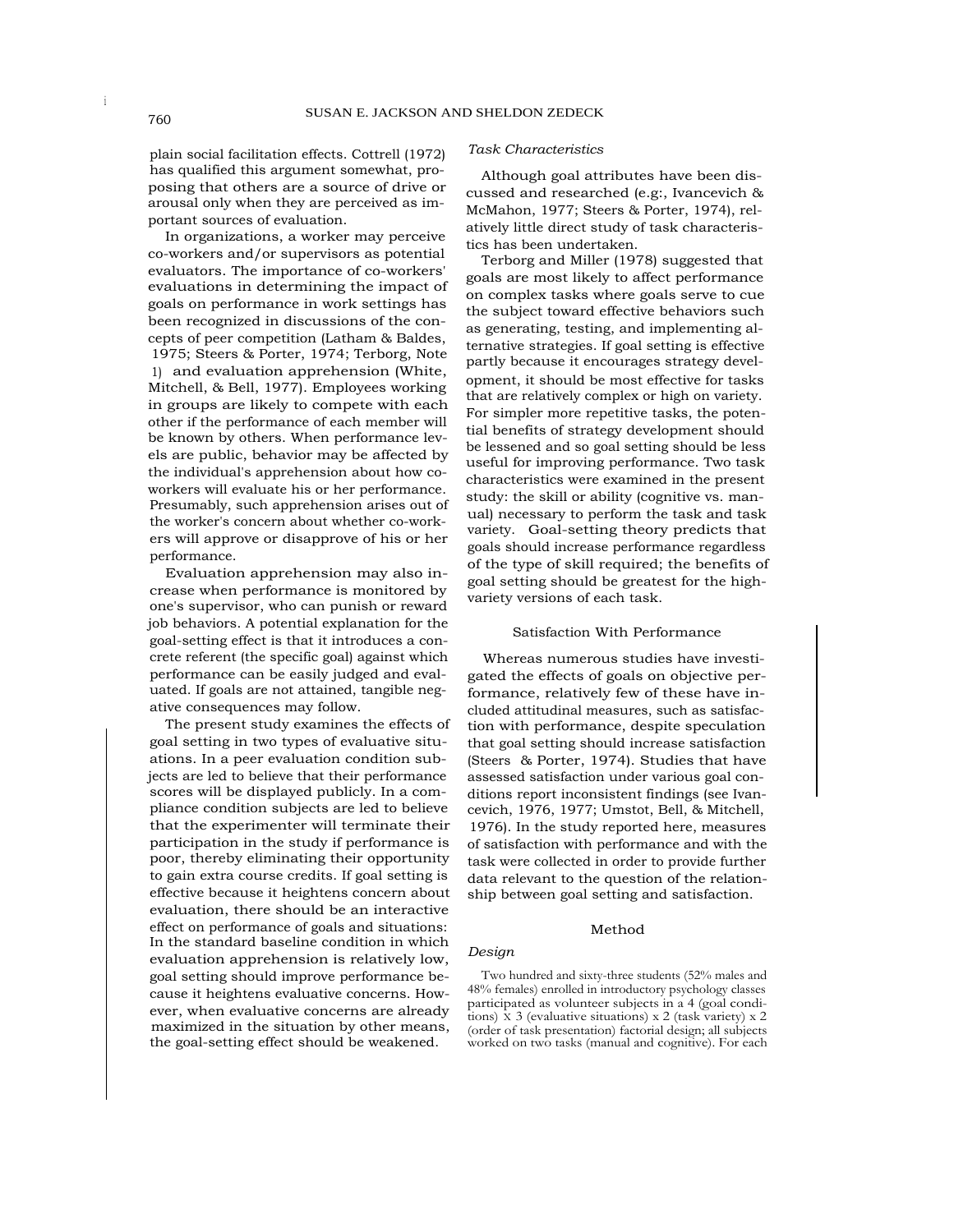subject, quantity of performance was assessed for a cognitiVe and manual task. The four experimental factors % and manual task. The four experimental factors<br>and their respective levels were as follows: Type of goal<br> $\frac{3}{4}$ (n (c ontrol, peer evaluation, compliance), task variety (low, o goal, do your best, easy, difficult), evaluative context hig h), and order of task completion (cognitive task first, manual task first). Subjects' satisfaction with their performance and their reactions to the tasks were assessed in a questionnaire completed at the end of the experiment.

## *General Procedure*

Most subjects (84%) particilated in this experiment in groups of three; some subjects (14%) participated in groups of two; and a few (2%) worked alone. Tests of the impact of group size revealed no significant effect. All subjects in the peer evaluation condition participated in groups of three. Within each session, all subjects worked under the same experimental condition, which was randomly assigned. Due to the complexity of running this experiment, equal cell sizes were difficult to obtain. A check for confounding relationships among the independent variables revealed no significant correlations among treatment conditions. Therefore, statistics appropriate for nonorthogonal designs were employed.

Each subject worked at a separate table, which faced away from the other subjects in the room. Upon arrival to the experiment, subjects were told they would be working on several tasks similar to the kinds of tasks people work on in various jobs. The subjects' first task was explained to them and they were given 10 minutes to practice the task. After the practice session, subjects were told they would be working on the task for 25 minutes and that they would then stop and begin a new task. Subjects who were given goals were told their goals at this point. After working on the first task for 25 minutes, subjects were stopped and the second task was explained. As for the first task, subjects were given 10 minutes to practice the task. Goals were then assigned, when applicable, and a 25-minute work session followed. Upon completion of the second task, subjects were given the posttest questionnaires. The experimenter then explained the purpose and design of the study and thanked the subjects for their participation.

## *Tasks*

Two tasks similar to those used in previous goal-setting studies were chosen to represent manual and cognitive tasks in general.

A task similar to Terborg and Miller's (1978) modelbuilding task was designed to represent manual tasks. This manual task involved snapping together approximately 20 small interlocking plastic Lego pieces to form a three-dimensional model vehicle (e.g., tractor, jeep, aircraft). The pieces required to build one model were enclosed in an envelope with an instruction sheet. The instructions consisted of two pictures, one picture showing the model half-built and one showing the model completely built. By checking the models *they* built against these pictures, subjects obtained feedback about the quality of their performance. Completed models remained on their tables until the end of the 25-minute testing session, thereby providing performance feedback

to the subjects about the quantity of models they had completed.

The cognitive task used in this study was an adaptation of Weed and Mitchell's (1980) task. In the present study, subjects were given a simple floor plan of a onestory, three-room building. All rooms were four-sided. Although the dimensions of each room were not indicated on the floor plan, sufficient information was provided to enable the subject to determine the dimensions of each room. The subject's task was to calculate the number of units of carpeting to purchase (a) for each room, assuming a different color would be used in each room and (b) for the entire building, assuming the same color would be used in all rooms. To provide feedback to subjects about the quality of their performance on this task, the solutions for each floor plan were enclosed in the immediately succeeding envelope along with the next floor-plan sketch. Quantity feedback was easily determined visually since completed floor plans were stacked on the subjects' tables.

#### *Manipulations*

Task *variety.* Two versions of the manual and cognitive tasks were designed in order to manipulate variety. For the manual task, subjects in the low-variety condition ( $n = 125$ ) were given a single type of vehicle to assemble. Subjects in the high-variety condition  $(n = 138)$ assembled five different types of vehicles. For the cognitive task, subjects in the low-variety condition worked on floor plans for buildings that were all the same shape (rectangular), but with differing dimensions. The carpet to be used in these buildings was always sold in the same sized unit (a 10' X 20' roll). In the high-variety condition, the three rooms in the building were arranged to form shapes other than rectangles. The units of carpet to be used in the high-variety conditions also varied from one building to the next.

*Goals.* Four types of goal conditions were created: no goal ( $n = 57$ ), do-your-best goal ( $n = 81$ ), easy goal  $(n = 61)$ , and difficult goal  $(n = 64)$ . In the no-goal condition, subjects were simply told to work on the task. In the do-your-best condition, subjects were instructed to "try to do your best on this task just do the best you can." In the easy- and difficult-goal conditions, subjects were told to try to complete a specific number of models and floor plans. Appropriate goals were determined by a pilot study in which 25 subjects worked on the tasks under a no-goal instruction set. Easy goals were defined as half a standard deviation above the mean number of models/floor plans completed by the pilot subjects. Difficult goals were defined as 1.5 standard deviations above the mean. Goals were established separately for low-variety and high-variety versions of each task to allow for differences in performance due to characteristics of the task.

*Evaluative context.* Three types of situations were created in order to examine the impact of heightened concern about the evaluations of one's peers (peer evaluation,  $n = 80$ ) versus concern about complying to an authority who has the power to withhold tangible rewards (compliance,  $n = 100$ ). In a control condition ( $n =$ 83) no attempt was made to heighten concern about the evaluations of subjects' peers or of the experimenter, though some concern about each of these audiences can be assumed to exist in any such experimental setting.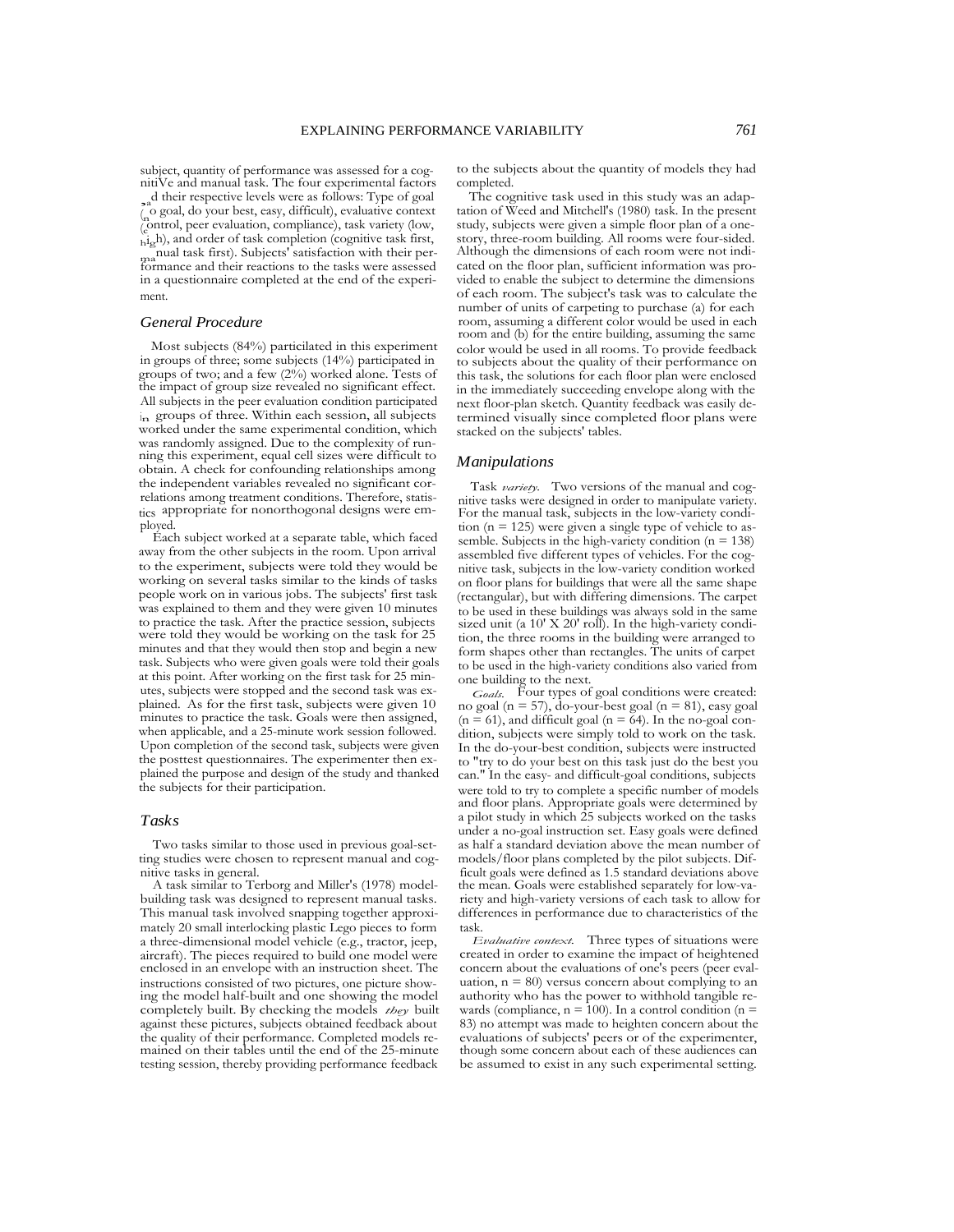To heighten concern about peer evaluations, subjects were led to believe that their performance scores would be recorded on a chalkboard displayed in full view of all subjects. When subjects arrived for the experiment, this board contained the names and scores of three putative subjects. To insure that subjects did not use these scores as a basis for setting goals, the fictitious scores were for tasks dissimilar from those on which the subject would be working. Before subjects began their first task, the board was erased and the subjects<sup>Y</sup> names were written on it. Subjects were told the following:

Before you continue working on the floor plans (models) in the box, *I'd*like to have each of you tell me your name so I can write it here on the board. This is where I'll be recording how many floor plans (models) each of you completes so you can compare yourself to the others in the group.

For conditions in which goals were set, the experimenter stated the goals after the names had been written on the chalkboard. Then subjects began the 25-minute test period. After subjects finished working on the first task, the experimenter moved their completed models or floor plans to a scoring table. After receiving instructions and completing a practice session for the second task, subjects were told, "While you are working on the models (floor plans), I'll be scoring your models (floor plans) so everyone can see how he or she did." During the time that subjects were working on the second task, the experimenter checked their work from the first task. The chalkboard was turned so subjects could not see it and the experimenter pretended to write scores next to the subjects' names. In fact, subjects never actually saw their scores.

A compliance condition was created to simulate reallife concerns about the evaluations of those in control of valued rewards. All subjects who participated in this experiment were enrolled in a psychology course that required students to accrue three research credits. Various ways were available for accruing these credits, the favored way being to participate as a subject in ongoing research projects for a total of 3 hours. Subjects in the compliance condition had signed up to participate in a study for which they had been told they would earn two or three credits. The experimenter described the conditions of their participation as follows:

The sign-up sheet for this study indicated that the number of credits you can earn for this project is two *or* three which means 2 *or 3* hours of participation. Because of the type of research I am doing, during the third hour of this study I can only use people who are able to perform tasks at a certain level. Therefore, as 2 hours of participation approaches, I will make a decision about whether each of you will be able to continue for the third hour and thus earn the full three subject credits. If I decide your performance is not satisfactory, as judged by a combination of several factors, you will be asked to quit the study. If you are terminated after the first 2 hours, you will receive 2 hours of subject credit. Do you understand the conditions of your participation here today?

*Order.* To control for the possible effects of task order, order of task completion was counterbalanced such

that approximately one half of the subjects worked on the manual task first ( $n = 121$ ) and half worked on the cognitive task first ( $n = 142$ ).

#### *Dependent Measures*

*Performance.* Both quantity and quality of performance on the two tasks were assessed. Quantity of performance was defined as the number of task units  $\hat{a}e$ . number of models built and number of carpet-purchasing problems solved) completed during the 25-minute testing sessions. For the manual task, credit was given for partially completed models based on the number of pieces assembled. Quality of performance was defined as the number of correctly completed task units. Because quantity and quality of performance were strongly correlated for these tasks ( $r = .90$  and  $r = .92$  for the manual and cognitive tasks, respectively), only the results for quantity will be reported.

*Posttest questionnaires.* After subjects had completed both tasks, they responded to two posttest questionnaires in order to report their perceptions and feelings related to each of the two tasks. Subjects' perceptions of the tasks were assessed using five, 7-point bipolar scales. Subjects described each of the two tasks on the dimensions of easy/difficult, enjoyable/unenjoyable, simple/ complex, repetitious/nonrepetitious, and interesting/ boring. In addition, degree of autonomy, variety, and feedback from the tasks were assessed using Hackman and Oldham's (1980) three-item indexes of task characteristics. Satisfaction with performance was assessed by asking, "How satisfied are you with how well you did on the (task)?" Response categories ranged from I (completely unsatisfied) through 7 (completely satisfied).

Finally, the posttest questionnaires included several manipulation checks. To determine whether the experimenter's goal was clearly communicated, subjects were *asked,* "Did the experimenter set a goal for you when you were doing the (task)?" Subjects who indicated "yes" then described the goal in their own words. Two questions were included as manipulation checks for the evaluative conditions: "How important is it to you that the other participants think you performed well on the (task) you worked on today?" and "How concerned were you with how the experimenter would evaluate your performance?"

#### Results

# *Manipulation Checks*

*Manual versus cognitive tasks.* Subjects' descriptions of the tasks on the posttest questionnaire were examined to check whether subjects perceived the manual and cognitive tasks as differing on dimensions other than the prima facie dimension of manual versus cognitive (see Table 1). Two-tailed, paired *t* tests revealed that the manual task was perceived as somewhat easier, less complex, more enjoyable, and more interesting. Subjects perceived the manual task as giving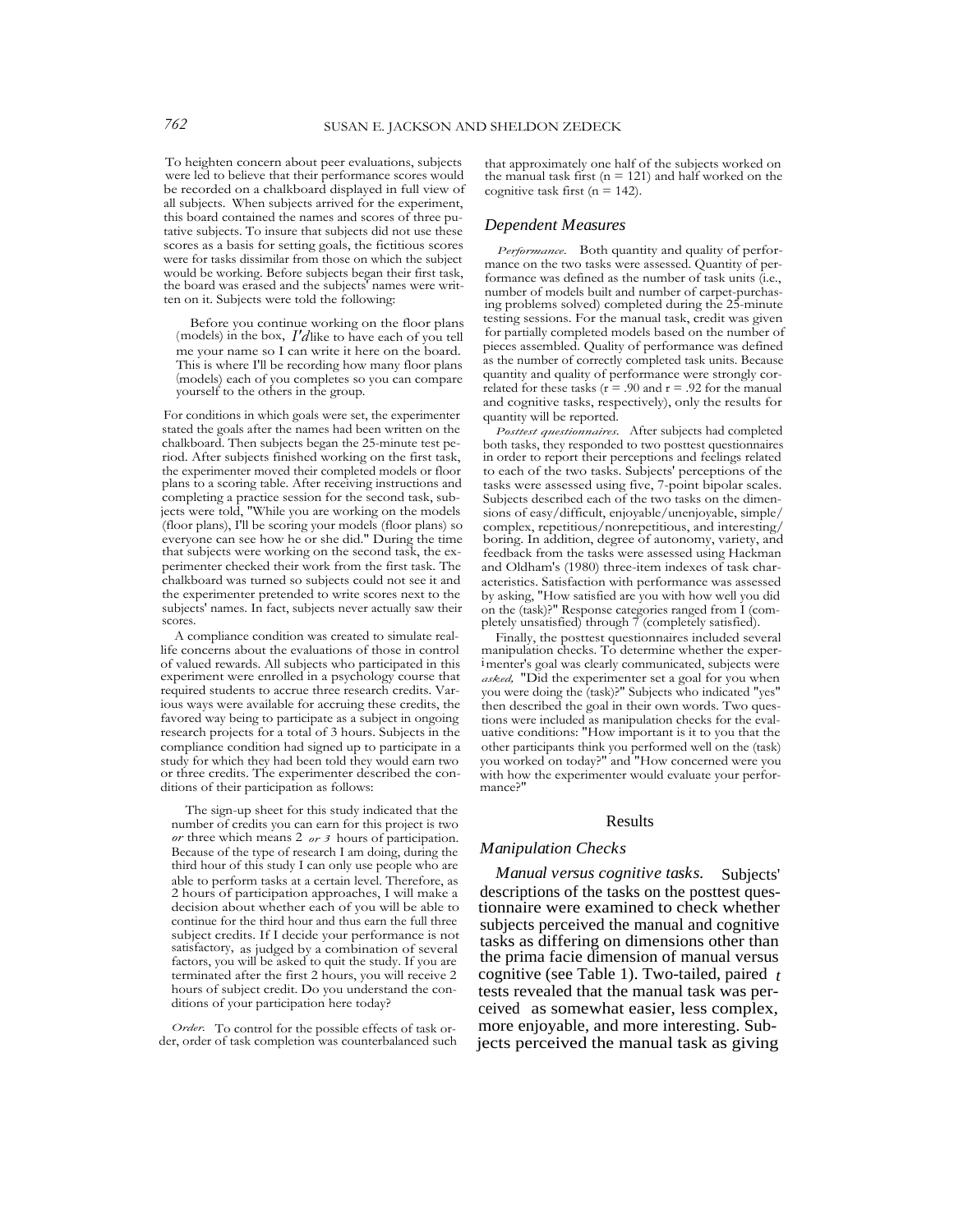<sub>the</sub>m less autonomy; the manual and cog-<br>pitive tasks were perceived as no different on the dimensions of feedback about performance or variety.

*Goat' conditions.* Subjects' responses to the question, "Did the experimenter set a goal for you when you were doing the  $(\text{task})$ ? were analyzed using a chi-square  $\frac{\text{tash}}{\text{test}}$ , which revealed strong differences in reponses across the four conditions,  $X^2(3)$  –  $142.93$ , p < .05. For loth tasks, 95% of the subjects in the easy- and difficult-goal conditions perceived that goals were set. In the do-your-best condition, 42% of the subjects perceived that goals were set. Sixteen percent of subjects in the no-goal condition perceived that goals were set. Subjects who perceived

a goal was set were asked to describe the goal. Their responses were coded as "nonspecific quantity and/or quality goal" (e.g., "do as many as I can correctly"), "do your best," or "specific quantity" (e.g., "do 7"). Looking at subjects who perceived that a goal was set, 91% of those in the easy- and difficult-goal conditions correctly described the set goal; of those in the do-your-best condition, 52% described the goal as "do your best" and 42% described the goal as "nonspecific quantity and/or quality". The few subjects in the nogoal condition who indicated a goal had been set described the goal as either "nonspecific quantity and/or quality" (7 subjects) or as "do your best" (2 subjects) and so were not dropped from the analyses.

Table I

*Results of Manipulation Checks Comparing Tasks and Experimental Conditions*

|                                           | Manual          | Cognitive |             |
|-------------------------------------------|-----------------|-----------|-------------|
| Manipulation check                        | task            | task      | Paired $t'$ |
| How easy                                  | 2.52            | 3.27      | $5.73*$     |
| How complex                               | 2.48            | 3.12      | $5.36*$     |
| How enjoyable                             | 2.74            | 4.45      | 12.30'      |
| How interesting                           | 3.47            | 4.70      | $9.19*$     |
| Autonomy                                  | 3.70            | 4.45      | $5.21*$     |
| Feedback                                  | 4.67            | 5.05      | 2.62        |
| Variety                                   |                 |           |             |
| Low variety condition                     | 2.13            | 2.50      |             |
| High variety condition                    | 3.43            | 3.26      |             |
| F(1, 261)                                 | $51.51 \bullet$ | $19.16*$  |             |
| Repetitiveness                            |                 |           |             |
| Low variety condition                     | 5.81            | 5.05      |             |
| High variety condition                    | 4.57            | 4.51      |             |
| F(1, 261)                                 | $40.01 \bullet$ | $7.12*$   |             |
| Complexity                                |                 |           |             |
| Low variety condition                     | 2.53            | 3.14      |             |
| High variety condition                    | 3.24            | 4.02      |             |
| F(1, 261)                                 | $13.69*$        | $17.18*$  |             |
| Concerned about experimenter's evaluation |                 |           |             |
| Control condition                         | 3.52            | 3.42      |             |
| Peer evaluation condition                 | 2.95            | 3.07      |             |
| Compliance condition                      | 3.84h           | 4.07b     |             |
| F(2, 260)                                 | $6.91*$         | $9.05*$   |             |
| Concerned about peer's evaluations        |                 |           |             |
| Control condition                         | 3.26            | 3.00      |             |
| Peer evaluation condition                 | 2.77            | 2.94c     |             |
| Compliance condition                      | 3.87            | 3.58      |             |
| F(2, 260)                                 | $10.22*$        | $4.34*$   |             |

*Note. N = 263.*

 $1^1 df = 262.$ 

<sup>b</sup> Planned comparisons revealed that the compliance mean is significantly higher than the other conditions.

Planned comparisons revealed that the peer evaluation mean is significantly lower than the other conditions.

*• p < .05.*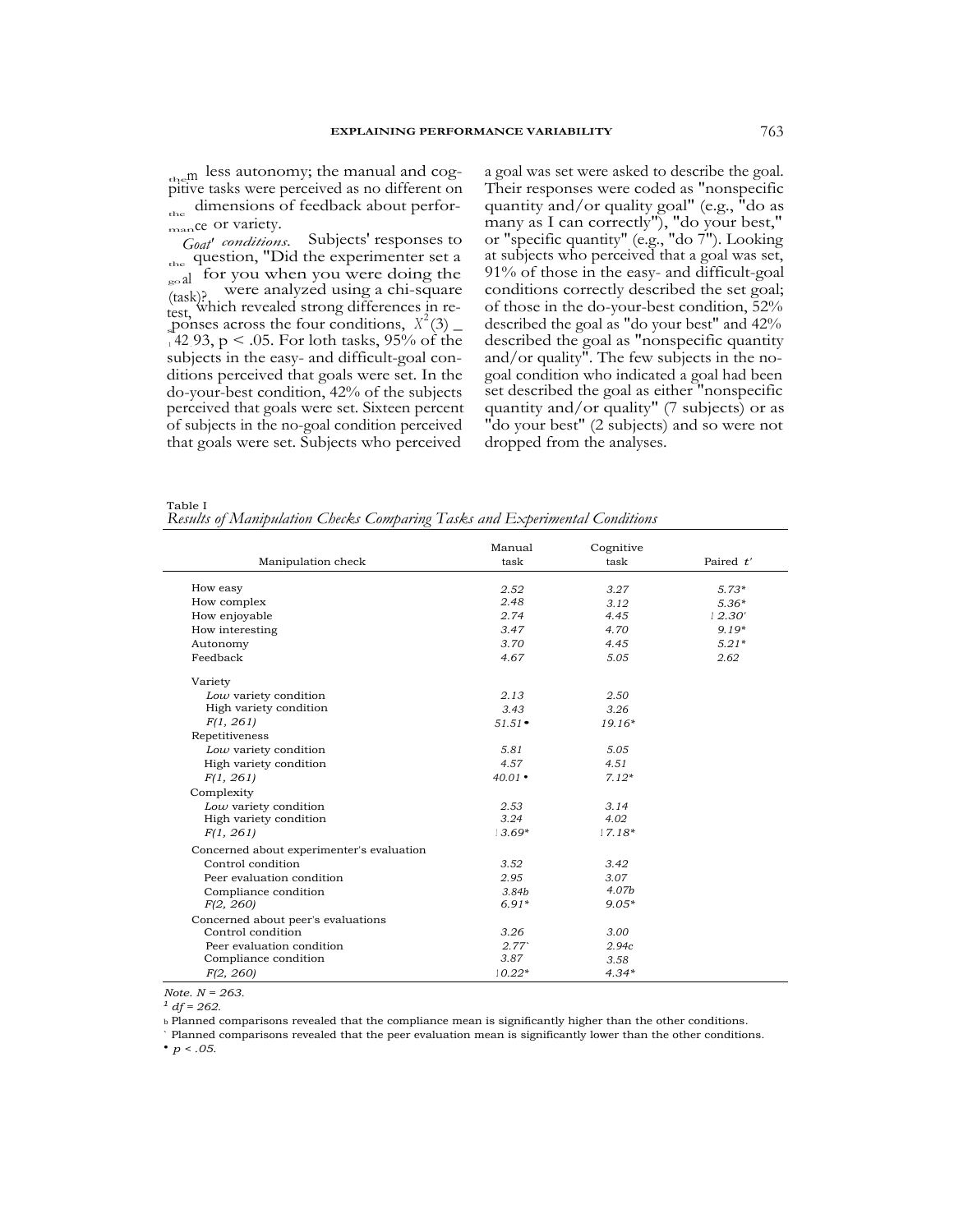|                             |        |          | Univariate tests |           | Multivariate tests |        |       |               |
|-----------------------------|--------|----------|------------------|-----------|--------------------|--------|-------|---------------|
|                             |        | Manual   |                  | Cognitive |                    | Hotel- |       |               |
| Condition                   | df     | SS       | $\bm{F}$         | SS        | $\boldsymbol{F}$   | ling's | df    | $\bm{F}$      |
| Goal                        | 3.176  | 4.22     | 1.46             | 13.10     | $4.92*$            | .10    | 6.348 | 3.00"         |
| Evaluative context          | 2, 176 | 9.70     | $5.04*$          | 8.53      | $4.81*$            | .09    | 6.348 | $2.66^{0}$    |
| Task variety                | 1.176  | 1.267.83 | $79.61 \bullet$  | 68.042.13 | $355.51*$          | 2.15   | 2.175 | 189.00•       |
| <b>Sex</b>                  | 1.976  | 8.34     | 8.66*            | 7.24      | $8.16*$            | .08    | 2.175 | $6.83\bullet$ |
| order                       | 1.176  | 1.08     | 1.12             | 2.34      | 2.64               | .03    | 2.175 | 2.37          |
| Goal x Task variety x Order | 3, 176 | 8.34     | $2.89*$          | 2.41      | .91                | .07    | 6.348 | $2.16*$       |

|  |  |  | Summary of the Effects of Experimental Conditions on Performance |  |  |  |
|--|--|--|------------------------------------------------------------------|--|--|--|
|  |  |  |                                                                  |  |  |  |

*Note. N = 263.*

 $\bullet p < .05$ .

*Evaluative context.* Compared to subjects in the control and peer evaluation conditions, subjects in the compliance condition were more concerned about "how the experimenter would evaluate your performance (on the task)." A contrast comparing the control and peer-evaluation conditions to the compliance condition found that subjects were most concerned in the compliance condition.

For both tasks, a main effect of evaluative context was found for the posttest question, "How important is it to you that the other participants think you performed well on the (task) you worked on today?" Inspection of the means for each condition revealed that subjects in the peer-evaluation condition reported relatively low concern about their peers' opinions, rather than the moderate amounts of concern reported by subjects in the control and the compliance conditions. This paradoxical result may reflect a self-protective stance of subjects in the peer-evaluation condition. The result was surprising for two reasons. First, during their debriefing sessions, subjects indicated they had believed that their scores would be posted on the chalkboard for others to see. Second, in a pilot study, subjects had been given the instructions for the experiment but were not exposed to the 25-minute test sessions. Compared to pilot subjects in the control condition  $(n = 7)$ , subjects in the peer-evaluation condition ( $n = 15$ ) reported on a pilot questionnaire feeling more "nervous" ( $M = 2.0$ 

 $v_s$ .  $M = 3.5$ ), more "worried" about their performance  $(M = 2.3 \text{ vs. } M = 3.9)$ , more "motivated to try" ( $M = 3.4$  vs.  $M =$ 5.0), and more "threatened"  $/M = 2.3$  vs.  $M = 3.3$ ).

## *Major Analyses*

The two major dependent variables in this study were quantity of performance on a manual (model-building) and a cognitive (carpet-purchasing) task. Three major independent variables of interest in this study were type of goal, evaluative context, and task variety. Two independent variables of secondary interest were the order in which tasks were completed, which was manipulated as a precautionary control, and subjects' sex. Although subjects were not assigned to conditions so as to control for sex as a factor, sex of subject was examined as a fifth independent variable.

A 4 (goal) *X* 3 (situations) X 2 (task variety) *X* 2 (order) *X* 2 (sex) multivariate analysis of variance *(MANOVA)* for two dependent variables (quantity performance on two tasks) and unequal cells was performed using a classical experimental approach to test the relationship between independent and dependent variables. This analysis revealed significant main effects for goals, evaluative context, task variety, and sex, as well as a significant Goal *X* Task Variety *X* Order interaction (see Table 2). These effects and related supplementary analyses are discussed below.

Table 2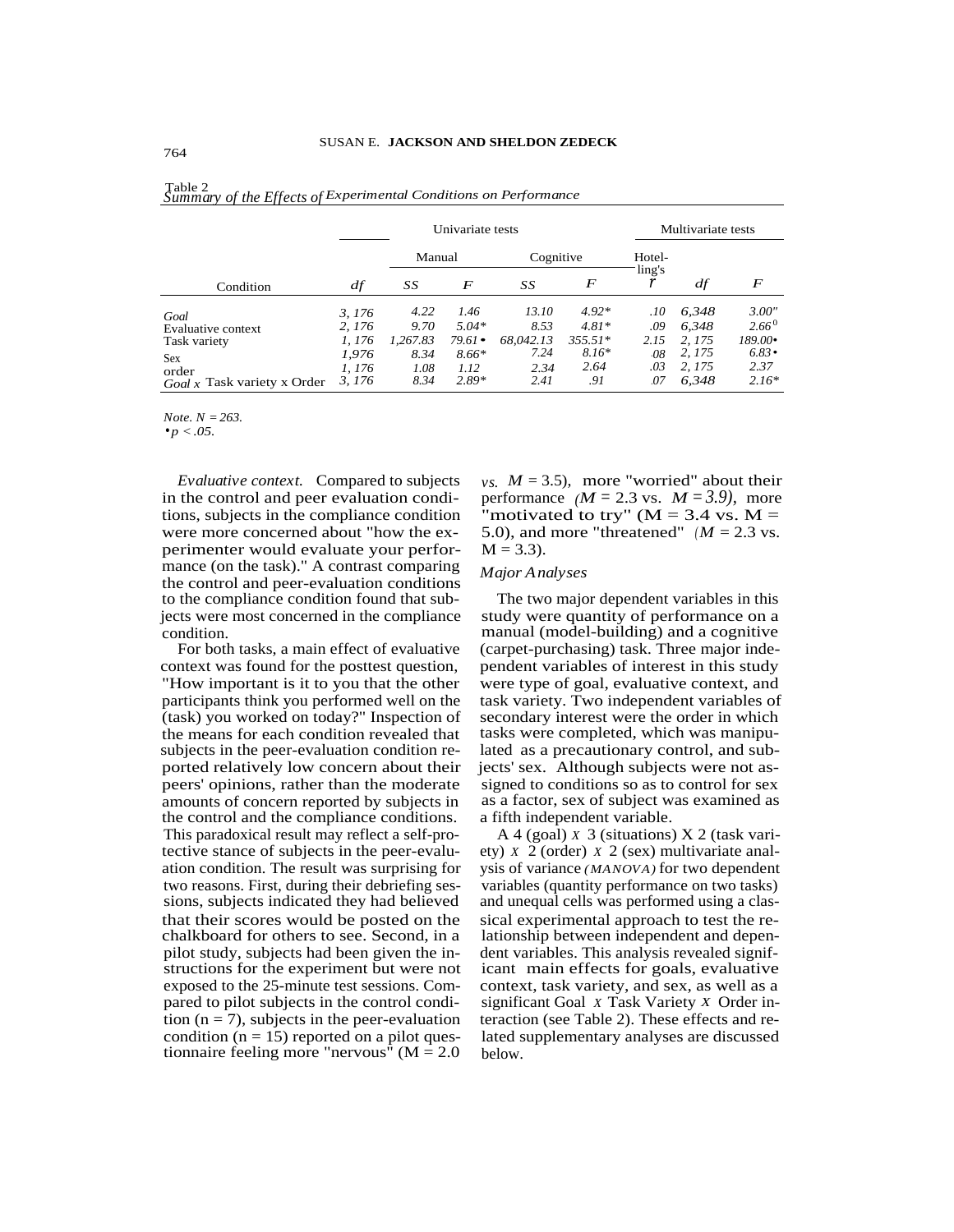*Goal conditions.* The MANOVA revealed a the main effect of goal condition on ormance. However, inspection of the  $\sim$   $\frac{1}{\sqrt{2}}$  ariate Fs reveals that the significant mul-

nate result is due to the effect of goals on to cognitive task only,  $w^2 = 3\%$ . The finding o f one significant univariate *F* and one nonygnificant univariate *F* for the two dependent variables in the MANOVA indicates there <sub>is</sub> a significant interaction between the in-<br>dependent variable producing the effect (goal a significant interaction between the incondition) and the variable that differentiates the two dependent variables (type of task).

For the cognitive task, contrasts of the uni-<sub>v</sub>ariate means were conducted to determine the source of the overall effect of goal condition. Performance was significantly higher Table 3 among subjects who were given specific goals *Effect of Goal, Evaluative Context, and Sex on a* (easy and difficult conditions) compared to *Manual and a Cognitive* subjects given a general do-your-best goal or *Low-Variety Conditions* subjects given a general do-your-best goal or no goal, *t(262) = 3.12, p <* .05. Performance in the difficult-goal condition was significantly higher than performance in the nogoal, and do-your-best conditions; however, performance in the difficult-goal condition was not significantly different from performance in the easy-goal condition. For the manual task, performance in the difficultgoal condition was significantly higher than performance in the no-goal condition, but no other contrasts were significant. Table *3* presents the performance means for each goal condition.

*Evaluative context.* The predicted importance of evaluative context in determining performance was supported by a main effect in the MANOVA. Univariate tests indicated that situations affected performance on both the manual and cognitive tasks ( $w^2 = 5\%$ , and  $w^2 = 2\%$ , respectively). However, inspection of performance means for the two tasks for each evaluative condition revealed an unexpected pattern. As shown in Table *3,* performance was lowest, rather than highest, in the compliance condition. For both tasks, performance in the compliance condition was significantly worse than in the control and peer-evaluation conditions combined. For both tasks, performance in the control and peer-evaluation conditions were not significantly different.

Locke et al. (1981) hypothesized that competition improves performance because it in-

creases the occurrence of self-set goals. Similarly, heightening evaluation apprehension may increase personal goal setting. Yes/no responses to the question, "When you were working on the (task), did you have a personal goal in mind for your performance?" were analyzed to test this possibility. A chisquare test revealed differing rates of self-set goals across evaluative conditions. For the manual task, subjects were more likely to **set** personal goals in the compliance condition (73%) than in the peer evaluation (45%) and control (45%) conditions,  $x^2(2) = 8.93$ ,  $p < .05$ . This same pattern of greater fre-

|                 |     | Manual<br>task            |           | Cognitive<br>task |           |  |
|-----------------|-----|---------------------------|-----------|-------------------|-----------|--|
| Condition       | n   | M                         | <b>SD</b> | М                 | <b>SD</b> |  |
|                 |     | Goal                      |           |                   |           |  |
| No goal         | 57  |                           |           |                   |           |  |
| Low variety     | 23  | 10.27                     | 5.87      | 13.22             | 5.01      |  |
| High variety    | 34  | 7.03                      | 2.62      | 6.68              | 2.42      |  |
| Do your best    | 81  |                           |           |                   |           |  |
| Low variety     | 40  | 12.56                     | 4.47      | 14.01             | 4.23      |  |
| High variety    | 41  | 7.52                      | 2.59      | 6.15              | 2.03      |  |
| Easy goal       | 61  |                           |           |                   |           |  |
| Low variety     | 33  | 12.08                     | 5.35      | 15.86             | 4.35      |  |
| High variety    | 28  | 7.16                      | 3.00      | 6.64              | 2.17      |  |
| Diffucult goal  | 64  |                           |           |                   |           |  |
| Low variety     | 29  | 12.68                     | 3.87      | 16.59             | 4.63      |  |
| High variety    | 35  | 7.92                      | 3.65      | 7.35              | 3.24      |  |
|                 |     | <b>Evaluative context</b> |           |                   |           |  |
| Control         | 83  |                           |           |                   |           |  |
| Low variety     | 37  | 12.93                     | 5.39      | 15.11             | 4.41      |  |
| High variety    | 46  | 7.77                      | 2.85      | 7.02              | 2.24      |  |
| Peer evaluation | 80  |                           |           |                   |           |  |
| Low variety     | 45  | 13.04                     | 4.18      | 15.93             | 4.32      |  |
| High variety    | 35  | 7.58                      | 3.51      | 7.08              | 2.95      |  |
| Compliance      | 100 |                           |           |                   |           |  |
| Low variety     | 43  | 10.22                     | 4.71      | 13.81             | 4.99      |  |
| High variety    | 57  | 7.06                      | 2.70      | 6.15              | 2.37      |  |
|                 |     | Sex of subject            |           |                   |           |  |
| Male            | 141 |                           |           |                   |           |  |
| Low variety     | 62  | 12.04                     | 4.57      | 15.25             | 5.03      |  |
| High variety    | 79  | 7.98                      | 3.43      | 7.13              | 2.45      |  |
| Female          | 122 |                           |           |                   |           |  |
| Low variety     | 63  | 12.03                     | 5.23      | 14.67             | 4.24      |  |
| High variety    | 59  | 6.69                      | 2.02      | 6.11              | 2.51      |  |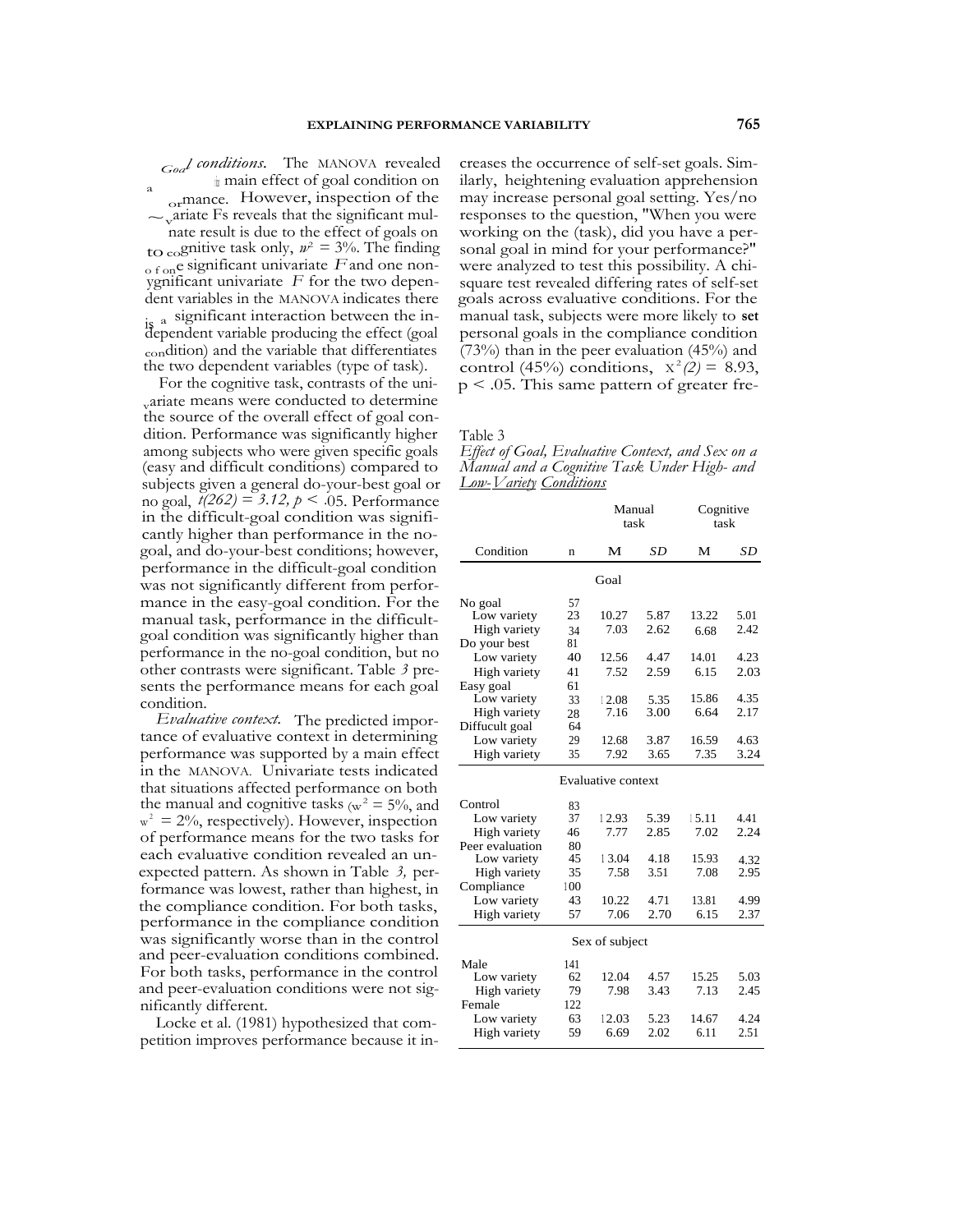| <b>Performancefor I wo Tusks</b> |                |
|----------------------------------|----------------|
| Cognitive<br>task                | Manual<br>task |
|                                  | .33            |
| .47                              | .39            |
| $-.31$                           | $-.34$         |
| $-.50$                           | $-.48$         |
|                                  | .23            |

| 1 apre 4                                      |  |
|-----------------------------------------------|--|
| Effect of Goal Condition on Satisfaction With |  |
|                                               |  |
| Performance for Two Tasks                     |  |

*Note.* Entries represent deviations of the cell means from the grand mean after controlling for objective performance.

quency of self-set goals in the compliance condition *(74%)* compared to the peer-evaluation *(51%)* and control *(49%)* conditions occurred for the cognitive task, but the result was only marginally significant,  $X^2(2) = 5.13$ ,  $p < 0.10$ . Inspection of the types of self-set goals reported by subjects revealed that three fourths of such goals were general goals for performance quality and/or quantity.

*Task variety.* Inspection of the univariate *F* tests reveals significant effects of task variety for both tasks ( $w^2 = 29\%$  for the manual task, and  $w^2 = 55\%$  for the cognitive task). The main effect of task variety is of limited theoretical interest in goal-setting research, however; variety was manipulated to determine whether goal setting has differential impact for tasks characterized by low and high variety. The lack of a significant interaction between goals and variety in either the multivariate or univariate analyses indicates that goal setting has the same impact on tasks low and high in variety.

*Sex of subject.* The MANOVA revealed that males significantly outperformed females on the tasks used in this experiment. Univariate *F* tests indicate that sex affects performance on each task  $(w^2 = 4\%$  for performance on the manual task, and  $w^2 = 1\%$  for performance on the cognitive task). As already noted, sex of subject was not of theoretical interest to the authors, but was included as a factor in the analyses reported here so that its effects on the dependent variables would not be confounded with effects of the other independent variables.

*Order. No* significant effects of order of task completion were found.

*Goal X Task Variety X Order.* The overall MANOVA revealed an unexpected threeway interaction between goal condition, task variety, and order of working on the tasks. Univariate *F*tests revealed that this effect was significant only for the manual task. Because this interaction is the only interaction out of 11 to reach significance, it is likely to be a chance result and will therefore not be interpreted here.

# *Satisfaction*

Predictably, satisfaction with performance was correlated with actual performance *(r = .22* and *. 42, p < .05,* for the manual and cognitive tasks, respectively). Therefore, the impact of goals and evaluative context on satisfaction were examined using univariate analysis of covariance, treating performance as a covariate. Evaluative context was unrelated to satisfaction with performance but goal condition was related to satisfaction,  $F(3, 178) = 6.04, p < 0.05, w^2 = 6\%$ , for the manual task; and *F(3, 178) = 4.78, p < .05,*  $w^2 = 5\%$ , for the cognitive task. Overall, satisfaction was higher for the manual task, paired  $t(262) = 9.11$ ,  $p < .05$ , but the pattern of results across goal conditions was the same for the two tasks. As shown in Table *4,* **goal** had a negative effect on satisfaction. Satisfaction was highest in the do-your-best condition; it was slightly lower in the no-goal condition; it was lower still in the easy goal condition.

Finally, a significant effect of **task variety** was found for the cognitive task, with satisfaction being greater in the low-variety condition, *F(1, 178) = 24.09, p < .05.* Task variety had no effect on satisfaction with performance on the manual task.

### Discussion

In the present study, specific (difficult and easy) goals led to better performance on a cognitive task than did a general goal (do your best) or no goal, but this effect was not found for a manual task. In addition, both evaluative context and task variety made independent contributions to performance. Finally, satisfaction was decreased by the presence of goals but was unaffected by the evaluative context.

In the past, when differences have been found across studies in the effectiveness of goal setting for different tasks, it has been

*Table 4*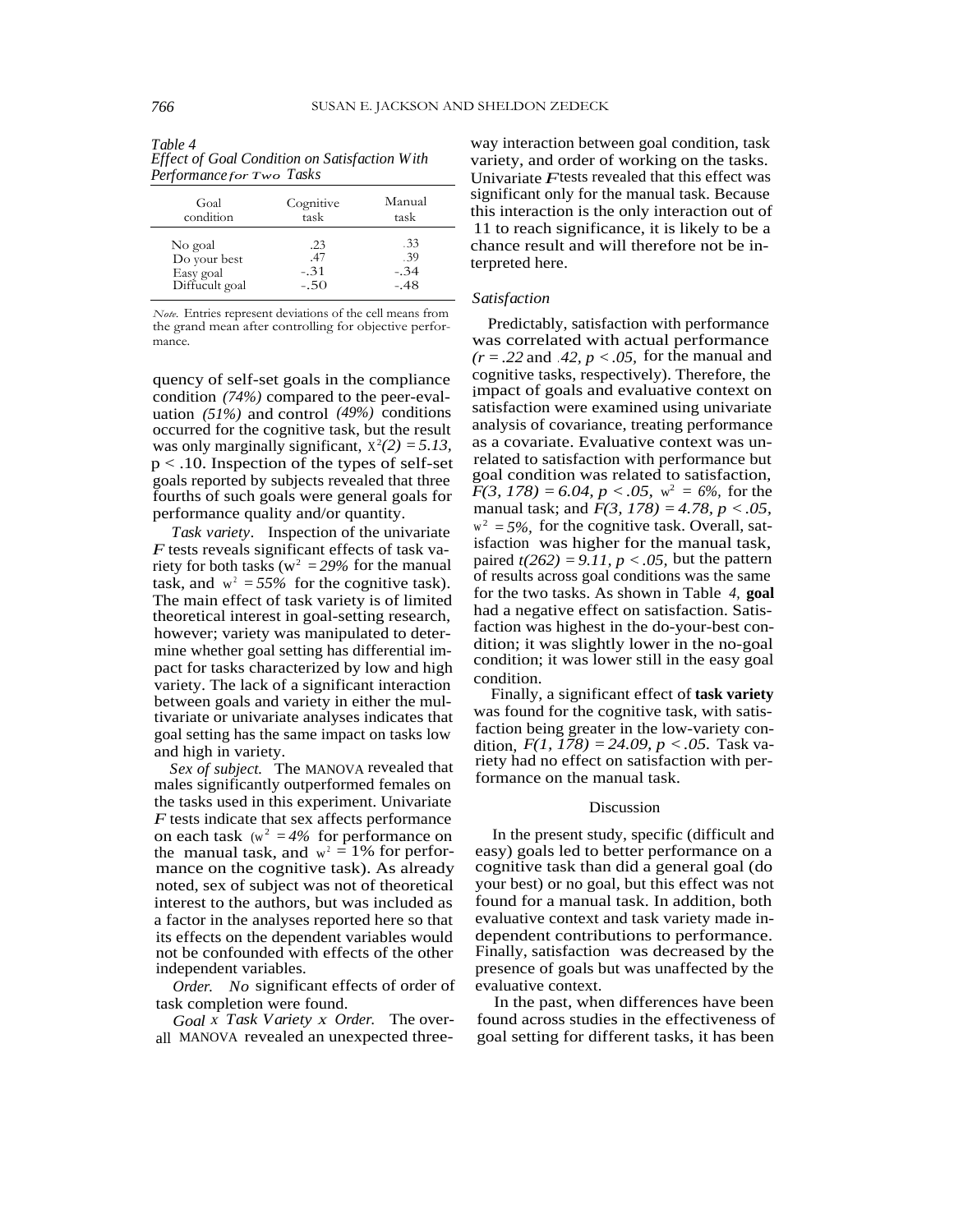impossible to fink the differences because of<br>B<sup>o</sup>ai setting to task differences because of possible to link the differential effects of ther important factors that also vary across studies. For example, one explanation for differential effects of goals has been differences in the ways researchers have operationalized easy and difficult goals (Locke et  $a_{1}^{1}$ , 1981). Easy goals have been operationalized as 10% above previous performance levels (London & Oldham, 1976), as a .75 probability of success (Motowidlo, Loehr, & Dunnette, 1978), and in the present study as one-half standard deviation above the mean performance level of pilot subjects. Difficult goals have been operationalized in equally as many ways, including a .26 probability of success (Frost & Mahoney, 1976), a.20 probability of success (Motowidlo et al., 1978), as 40% above previous levels of performance (London & Oldham, 1976), and in this study as one and one-half standard deviations above the mean performance level of pilot subjects. Inconsistencies in the methods that have been used to set goals, combined with the frequent omission of this information in published reports, are a serious problem in the research literature on goal setting, making meaningful comparisons across studies ambiguous at best, and often impossible. However, because goal levels were operationalized identically for both tasks in the study reported here, differences in the operationalization of goals cannot explain the Goal X Task interaction found in the present study. Nevertheless, these results should be interpreted cautiously, because although we have described the results as if the treatment levels for each factor are representative of a population of such levels, the levels may not be representative. Therefore, the results may have been different if other treatment levels had been chosen. In addition, a single study cannot explore all potentially important facets of either the evaluative situations created or the characteristics that distinguish the manual and cognitive tasks from each other. It appears that one or more characteristics of the tasks themselves are the cause of the differential effectiveness of goal setting. Responses to the posttest questionnaires indicated that subjects felt the manual task was easier, less complex, more enjoyable, and more interesting. Overall, the two tasks were rated as equal in variety. Evidence

from the present experiment suggests that the dimensions of task difficulty and complexity may be less important in accounting for this Goal X Task interaction than are the subjects' interest in the task. Future research should test whether goal setting is more effective on tasks for which intrinsic motivation is initially low. When intrinsic motivation to perform is initially high, the potential for goal-setting techniques to increase motivation may be attentuated, rendering goal setting less effective (see Mossholder, 1980).

That the impact of goals was influenced by the nature of the task (cognitive vs. manual) suggests that closer examination of task characteristics is needed. For example, for the tasks used in the research reported here, relatively little information was provided to subjects about how to complete the tasks. Providing more complete information about how to do the tasks might affect the impact of the goal-setting manipulations. Another potentially important task characteristic is novelty. Given extensive experience with a task, a performance plateau may be reached so that performance improvements are less likely, and hence differences between goal conditions are negligible. Furthermore, tasks requiring a multitude of skills and knowledges may be more conducive to goal-setting effects than tasks requiring one or two skills such as those in the present study. Varying the degree to which the final outcome is known or familiar, the degree to which the steps for solution are prescribed, or the number of correct solutions to a problem may affect the impact of goal-setting procedures. In sum, the present results should encourage researchers to explore the impact of task characteristics on goal-setting effectiveness. Research on task taxonomies is much needed and may be beneficial to future goal-setting research.

In the present study, the evaluative context within which behavior occurred had a slightly stronger effect on performance than did goal setting. For both the manual and cognitive tasks, subjects performed worst in a compliance condition in which they believed they would be punished for poor performance. For both tasks, performance was best in a peer evaluation condition, and performance was intermediate in a control condition. The hypothesis that peer evaluation enhances